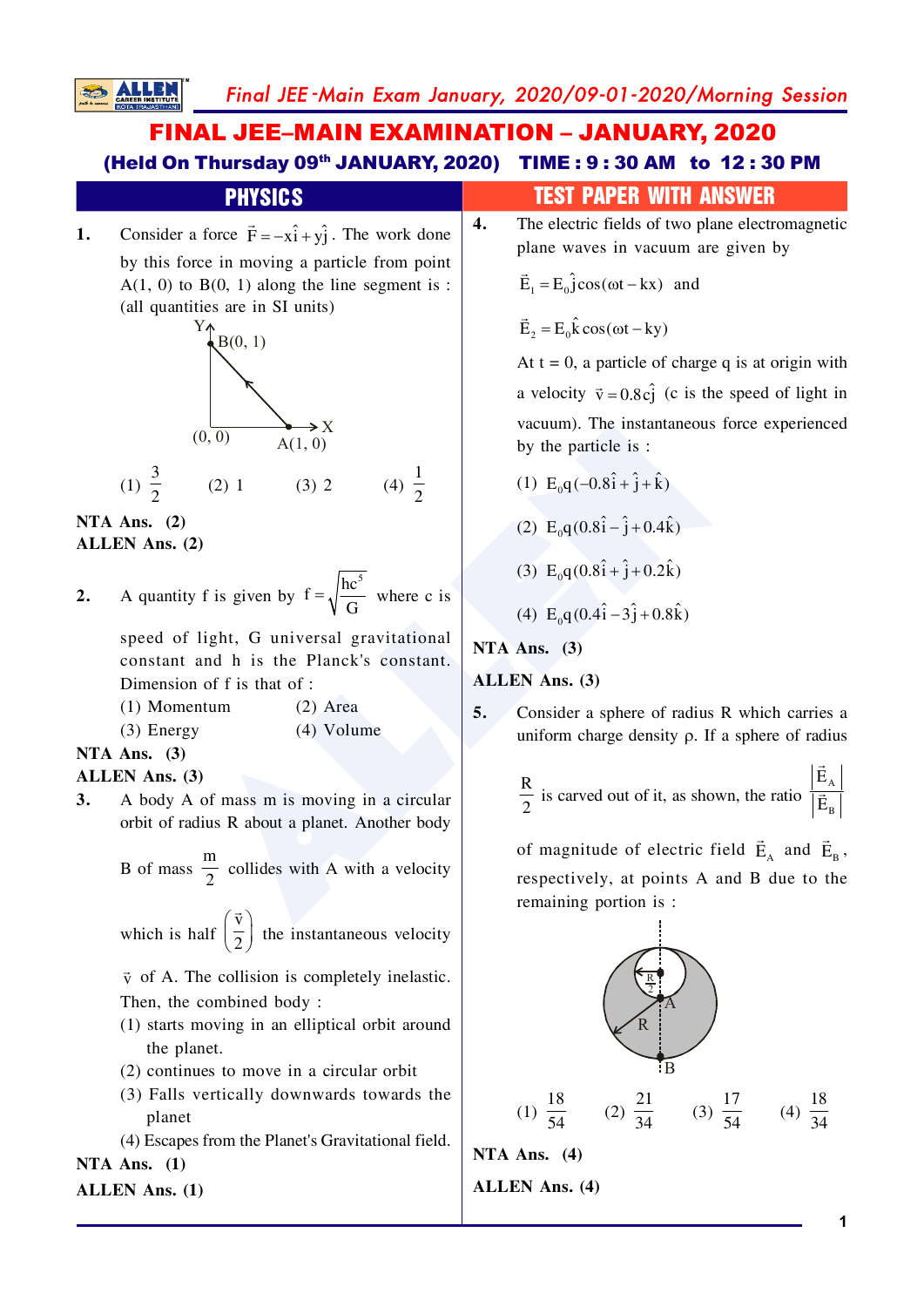## Final JEE-Main Exam January, 2020/09-01-2020/Morning Session

6. A long, straight wire of radius a carries a current distributed uniformly over its cross-section. The ratio of the magnetic fields due to the wire at

> distance  $\frac{a}{2}$  and 2a, respectively from the axis of the wire is:

(1) 
$$
\frac{2}{3}
$$
 (2)  $\frac{3}{2}$  (3)  $\frac{1}{2}$  (4) 2

#### NTA Ans.  $(1)$

#### **ALLEN Ans. (1)**

 $\overline{7}$ . Consider two ideal diatomic gases A and B at some temperature T. Molecules of the gas A are rigid, and have a mass m. Molecules of the gas B have an additional vibrational mode, and

have a mass  $\frac{m}{4}$ . The ratio of the specific heats

 $(C_v^A$  and  $C_v^B$ ) of gas A and B, respectively is :

 $(1) 7 : 9$   $(2) 5 : 7$   $(3) 3 : 5$   $(4) 5 : 9$ 

#### NTA Ans.  $(2)$

#### ALLEN Ans. (2)

8. A particle moving with kinetic energy E has de Broglie wavelength  $\lambda$ . If energy  $\Delta E$  is added to its energy, the wavelength become  $\lambda/2$ . Value of  $\Delta E$ , is:

> $(1)$  2E  $(2)$  E  $(3)$  3E  $(4)$  4E

NTA Ans.  $(3)$ 

#### ALLEN Ans. (3)

 $9<sub>1</sub>$ If the screw on a screw-gauge is given six rotations, it moves by 3 mm on the main scale. If there are 50 divisions on the circular scale the least count of the screw gauge is :

| $(1)$ 0.001 mm |  | $(2)$ 0.001 cm |  |
|----------------|--|----------------|--|
|                |  |                |  |

 $(3) 0.02$  mm  $(4) 0.01$  cm

NTA Ans.  $(2)$ 

#### ALLEN Ans. (2)



A vessel of depth 2h is half filled with a liquid  $10.$ of refractive index  $2\sqrt{2}$  and the upper half with another liquid of refractive index  $\sqrt{2}$ . The liquids are immiscible. The apparent depth of the inner surface of the bottom of vessel will be:

**ALLE** 

(1) 
$$
\frac{h}{\sqrt{2}}
$$
 (2)  $\frac{3}{4}h\sqrt{2}$   
(3)  $\frac{h}{2(\sqrt{2}+1)}$  (4)  $\frac{h}{3\sqrt{2}}$ 

NTA Ans.  $(2)$ 

#### **ALLEN Ans. (2)**

Radiation, with wavelength 6561 Å falls on a **11.** metal surface to produce photoelectrons. The electrons are made to enter a uniform magnetic field of  $3 \times 10^{-4}$  T. If the radius of the largest circular path followed by the electrons is 10 mm, the work function of the metal is close to:

| $(1) 1.8$ eV | (2) 1.1eV |
|--------------|-----------|
|              |           |

 $(3) 0.8$ eV  $(4) 1.6eV$ 

NTA Ans.  $(3)$ 

- **ALLEN Ans. (2)**
- The aperture diameter of a telescope is 5m. The 12. separation between the moon and the earth is  $4 \times 10^5$  km. With light of wavelength of 5500 Å, the minimum separation between objects on the surface of moon, so that they are just resolved, is close to:

| $(1)$ 20 m |  | $(2)$ 600 m |  |
|------------|--|-------------|--|
|------------|--|-------------|--|

 $(3) 60 m$  $(4)$  200 m

NTA Ans.  $(3)$ 

**ALLEN** Ans. (3)



 $\overline{2}$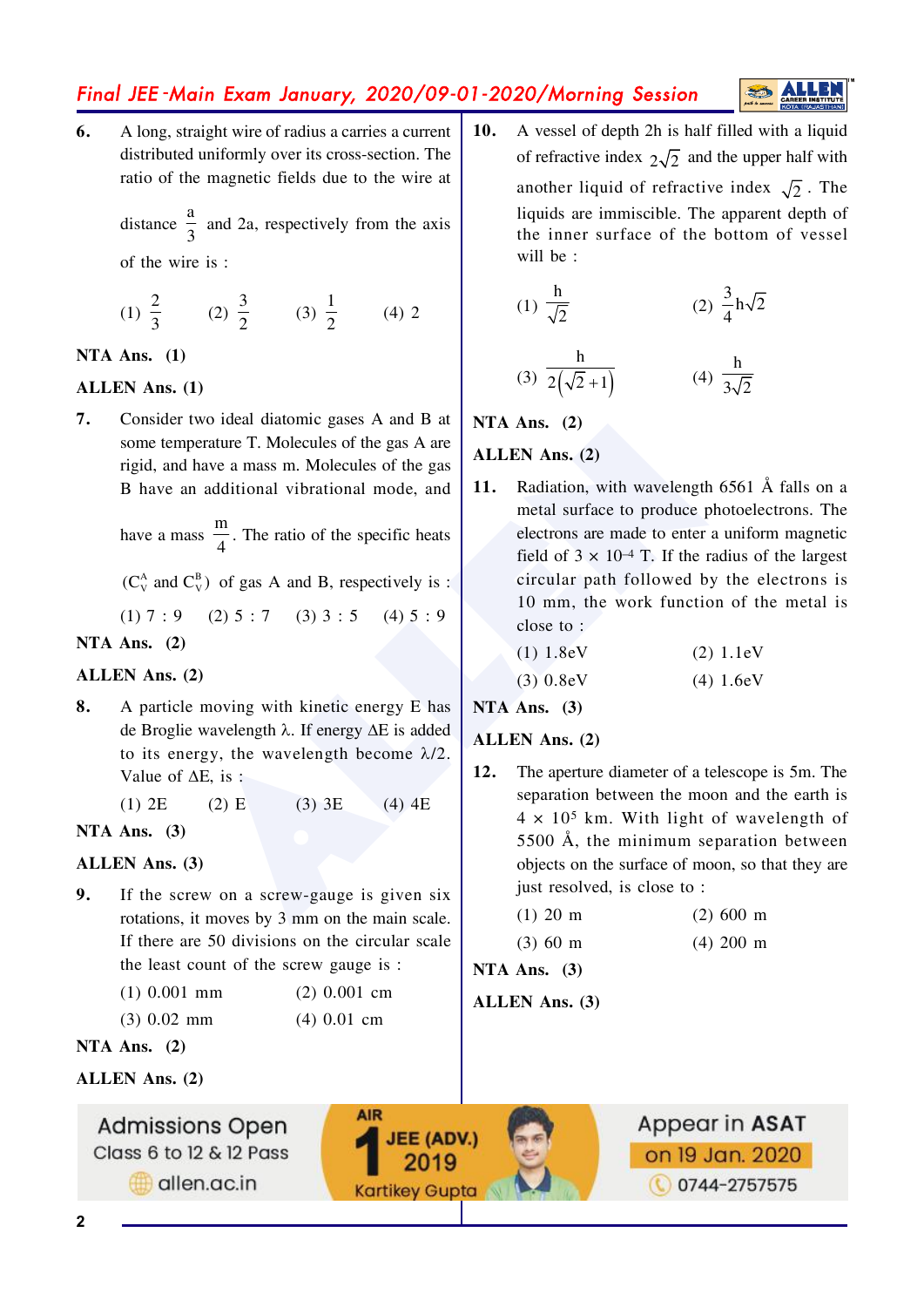多

## Final JEE-Main Exam January, 2020/09-01-2020/Morning Session

Two particles of equal mass m have respective  $13.$ 

initial velocities  $\hat{u}$  and  $u\left(\frac{\hat{i}+\hat{j}}{2}\right)$ . They collide completely inelastically. The energy lost in the process is :

(1) 
$$
\frac{3}{4}
$$
mu<sup>2</sup> (2)  $\frac{1}{8}$ mu<sup>2</sup> (3)  $\sqrt{\frac{2}{3}}$ mu<sup>2</sup> (4)  $\frac{1}{3}$ mu<sup>2</sup>

#### NTA Ans.  $(2)$

#### ALLEN Ans. (2)

 $14.$ Which of the following is an equivalent cyclic process corresponding to the thermodynamic cyclic given in the figure ? where,  $1 \rightarrow 2$  is adiabatic. (Graphs are schematic and are not to scale)



#### NTA Ans.  $(4)$ **ALLEN** Ans. (4)

 $15.$ In the given circuit diagram, a wire is joining points B and D. The current in this wire is :



allen.ac.in

16. A charged particle of mass 'm' and charge 'q' moving under the influence of uniform electric field  $\vec{F}$  and a uniform magnetic field  $\vec{B}$ follows a trajectory from point P to Q as shown in figure. The velocities at P and Q are respectively,  $v_1^2$  and  $-2v_1^2$ . Then which of the following statements (A, B, C, D) are the correct? (Trajectory shown is schematic and not to scale) :



(B) Rate of work done by the electric field at

P is 
$$
\frac{3}{4} \left( \frac{mv^3}{a} \right)
$$

- (C) Rate of work done by both the fields at Q is zero
- (D) The difference between the magnitude of angular momentum of the particle at P and Q is 2 may.

 $(3)$  (B), (C), (D)  $(4)$  (A), (C), (D)

NTA Ans.  $(2)$ 

#### **ALLEN** Ans. (2)

17. Three harmonic waves having equal frequency  $v$  and same intensity  $I_0$ , have phase angles 0, and  $-\frac{\pi}{4}$  respectively. When they are superimposed the intensity of the resultant wave is close to:

 $(4)$  3  $I_0$ 

NTA Ans.  $(1)$ 

**ALLEN Ans. (1)**